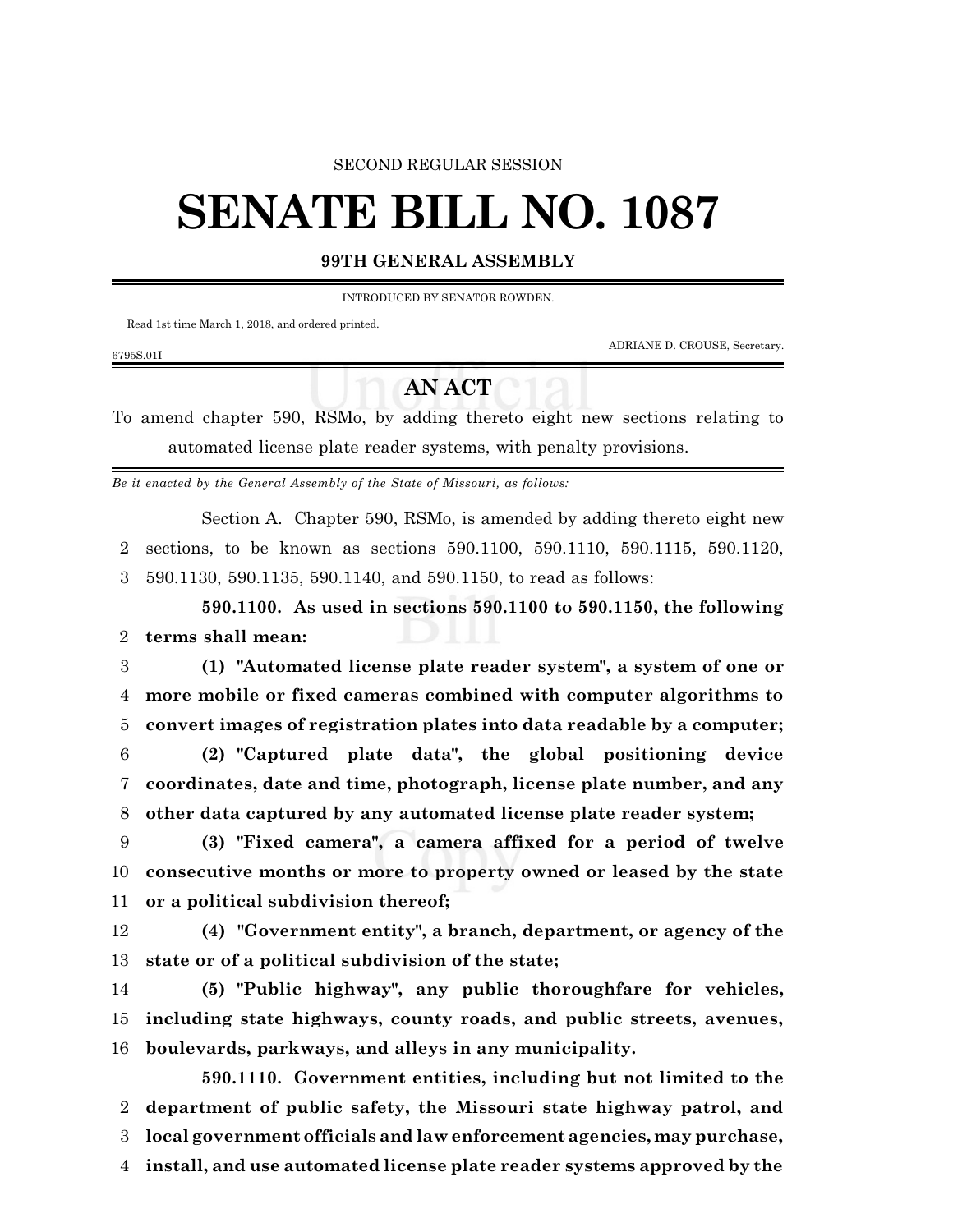**department of public safety to enforce state and local motor vehicle,**

 **traffic, and criminal laws. Automated license plate reader systems and other electronic devices authorized by sections 590.1100 to 590.1150 may be installed and used on the right of way of all public highways in the state.**

**590.1115. The department of public safety may execute a memorandum of understanding with local government officials or law enforcement agencies for the use of automated license plate reader systems by law enforcement on public highways within the state. The memorandum of understanding shall contain detailed instructions on the use of automated license plate reader systems, including specific provisions regarding retention of captured plate data.**

**590.1120. 1. Except as provided in section 590.1150, no automated license plate reader system shall be installed or operated on a right of way of the state highway system unless a permit has been issued by the department of transportation on behalf of the state highways and transportation commission and such permit is still valid. The department shall have the sole discretion to determine, at a minimum, whether the system shall be installed or operated on the state highway system rights of way, as well as the location of any approved systems on such rights of way. The department shall not pay any costs arising from a government entity's purchase, installation, use, or removal of systems on state highway system rights of way.**

 **2. No government entity shall allow a transfer of such agency's captured plate data to a branch, department, or agency of the federal government, except as expressly provided by law.**

 **3. A government entity responsible for the purchase,installation, or use of an automated license plate reader system shall maintain reasonable security practices and procedures, including operational, administrative, technical, and physical safeguards to protect captured plate data from unauthorized access, use, modification, disclosure, and destruction.**

**590.1130. 1. A government entity may make a preservation request for captured plate data by submitting an affidavit to a court of competent jurisdiction stating:**

 **(1) The particular system or systems for which captured plate data shall be preserved, or the license plate for which captured plate**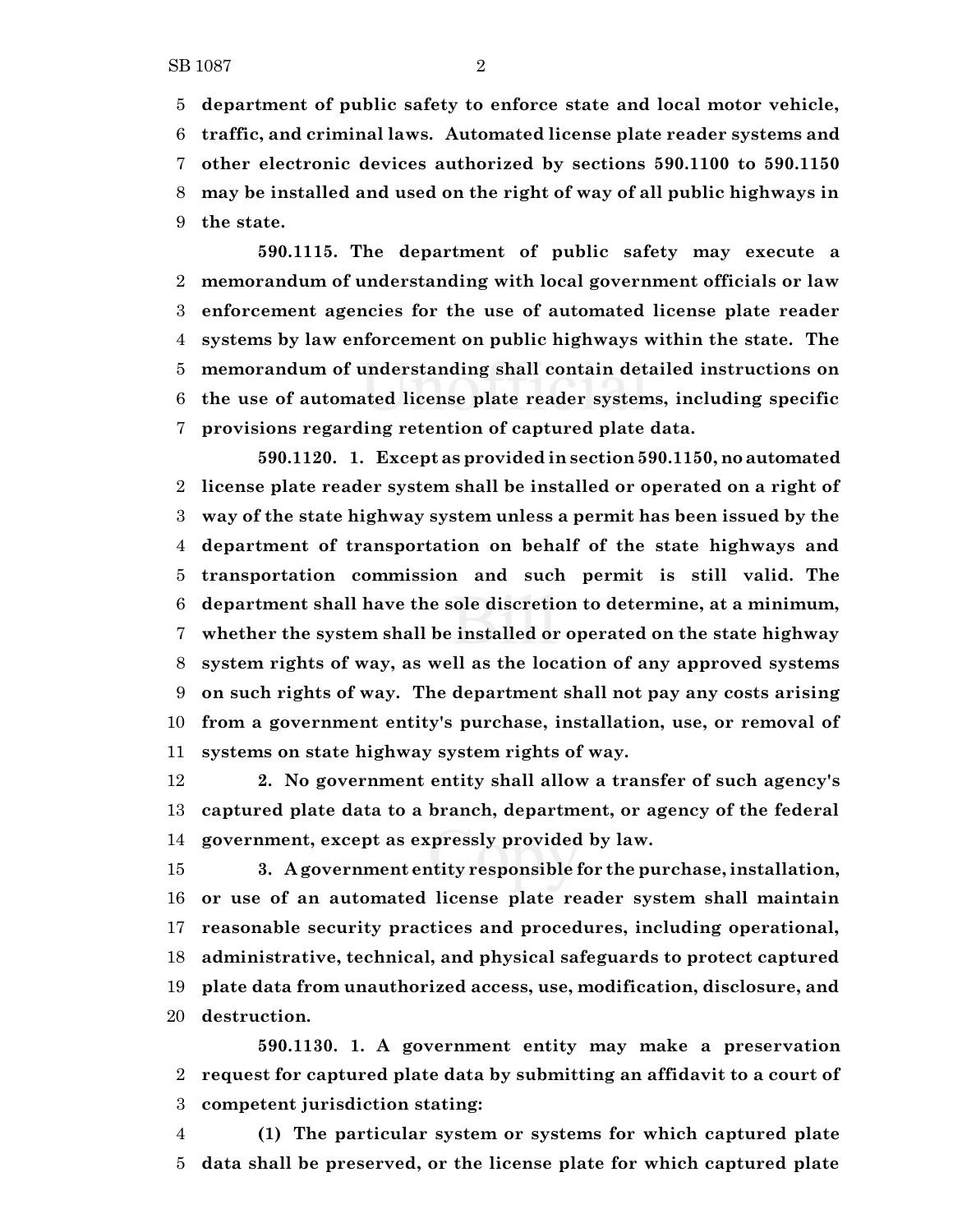**data shall be preserved;**

 **(2) The date or dates and time frames for which captured plate data shall be preserved; and**

 **(3) Specific and articulable facts showing there are reasonable grounds to believe that the captured plate data is materially relevant to an ongoing criminal or missing persons investigation or pending court proceeding.**

 **2. A government entity responsible for the purchase, installation, or use of an automated license plate reader system shall publish and distribute a policy applicable to the use of such system. Such policy shall:**

**(1) Limit access to any captured plate data to:**

 **(a) In the case of a law enforcement entity's system, criminal investigators and analysts and automated license plate reader system auditors; or**

 **(b) In the case of the state highways and transportation commission's system, state department of transportation personnel as expressly delegated by the state highways and transportation commission;**

 **(2) Prohibit access to such captured plate data by all other law enforcement officers after the initial thirty day period allowed under section 590.1125;**

**(3) Require that such captured plate data shall only be used:**

 **(a) In the case of law enforcement entities, to enforce state and local motor vehicle, traffic, or criminal laws; or**

 **(b) In the case of the state highways and transportation commission, to administer and enforce compliance with state motor vehicle laws under the commission's authority as specified in section 226.008;**

 **(4) Require the destruction of all captured plate data after a period of one year unless a preservation request is filed and granted under this section.**

 **3. Captured plate data preserved under this section shall be destroyed at the conclusion of either:**

 **(1) An investigation that does not result in any civil action or criminal charges being filed; or**

**(2) Any civil or criminal action undertaken involving the**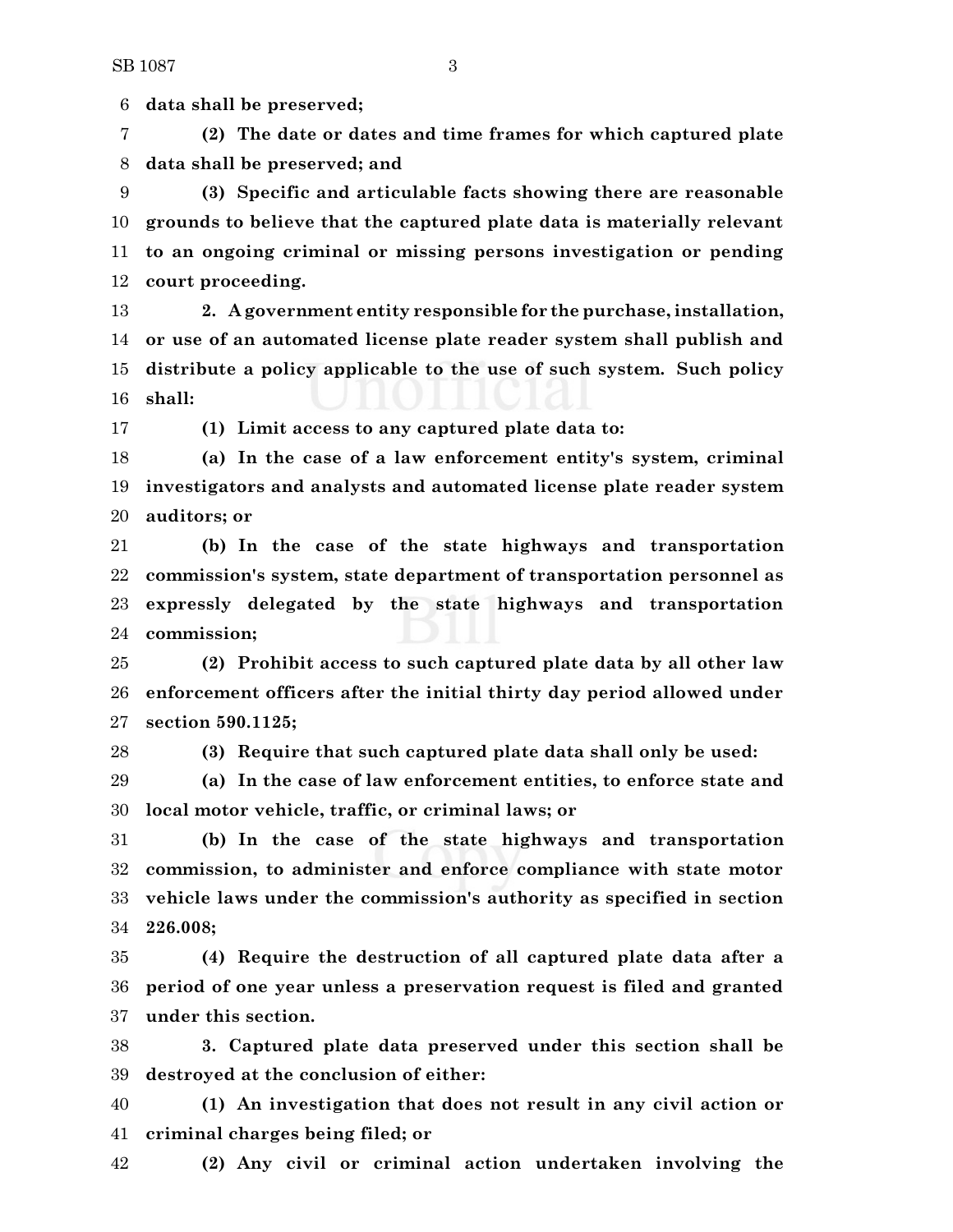**captured plate data.**

 **4. Captured plate data and evidence derived from it shall not be received in evidence in any trial, hearing, or other proceeding before any court, grand jury, department, officer, agency, regulatory body, legislative committee, or other authority of the state or a political subdivision of the state if the disclosure of that information would violate this section.**

**590.1135. A person commits the offense of misuse of license plate reader information under this section if he or she knowingly or recklessly obtains or discloses information collected by an automated license plate reader system operated by a government entity for private or personal use, or for a purpose other than in connection with his or her official duties. The offense of misuse of license plate reader information is a class E felony.**

**590.1140. By January 1, 2019, the department of public safety shall promulgate rules as necessary to implement the provisions of sections 590.1100 to 590.1150. Any rule or portion of a rule, as that term is defined in section 536.010 that is created under the authority delegated in this section shall become effective only if it complies with and is subject to all of the provisions of chapter 536, and, if applicable, section 536.028. This section and chapter 536 are nonseverable and if any of the powers vested with the general assembly pursuant to chapter 536, to review, to delay the effective date, or to disapprove and annul a rule are subsequently held unconstitutional, then the grant of rulemaking authority and any rule proposed or adopted after August 28, 2018, shall be invalid and void. All rules promulgated under this section shall be posted on the department of public safety's official website.**

**590.1150. 1. For fixed automated license plate reader systems installed after the promulgation of rules under section 590.1140, a government entity desiring to install an automated license plate reader system shall submit an application to the department of public safety for approval prior to purchase or installation. The requesting entity shall not purchase, install, or operate an automated license plate reader system until the entity's application has been approved by the department.**

**2. A government entity operating a fixed automated license plate**